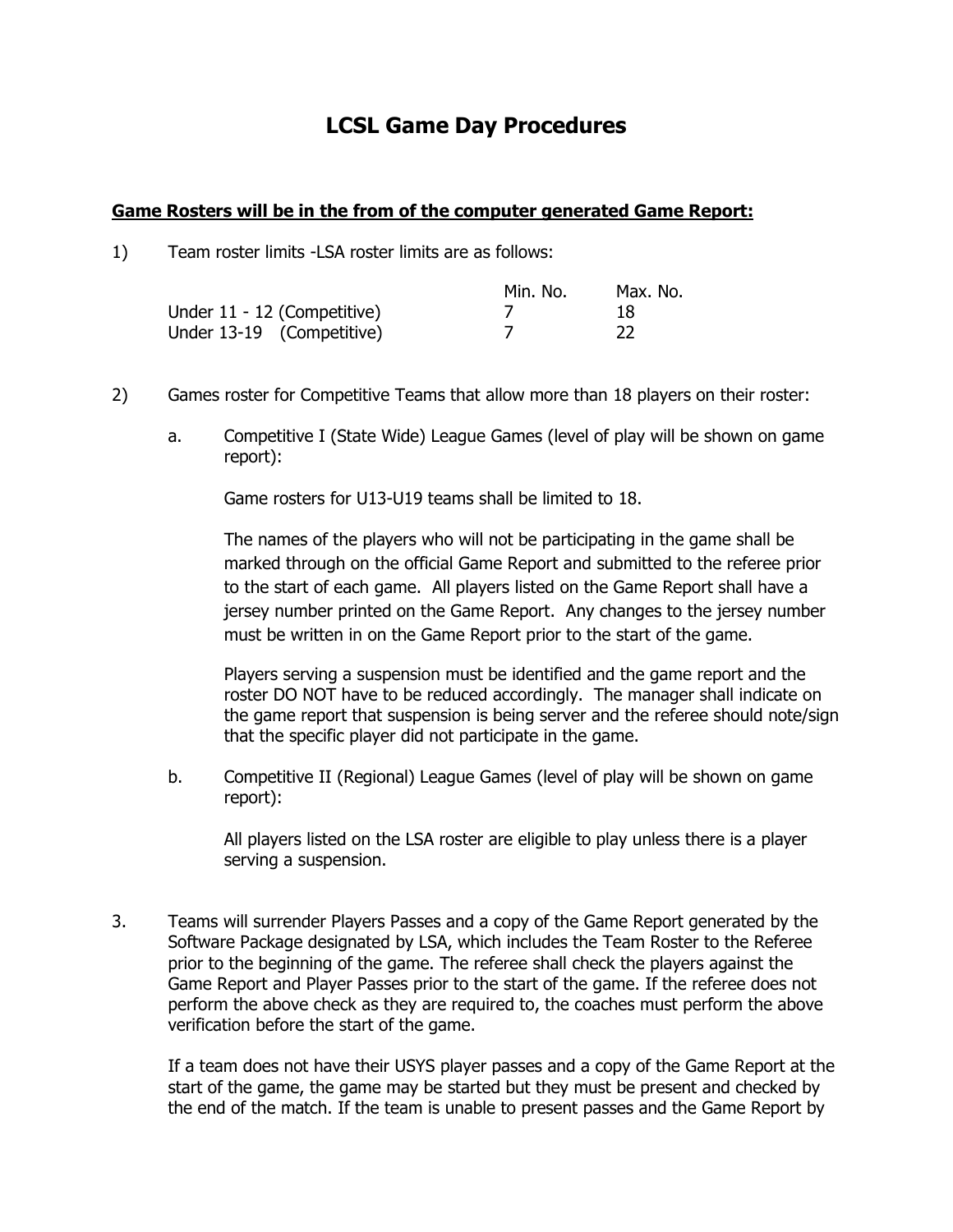the end of the match the opposing team will be awarded a 4-0 win. Note an electronic copy of the Game Report and/or player passes (shown on an electronic device such as IPAD) will be sufficient at the game. If only one of the team's has a copy of the Game Report, that Game Report can also be used to check the other team's players to their player passes but the players are limited to those shown on the Game Report.

4. Club Pass Players may be used in LCSL games as detailed below:

a) A team wanting to utilize a Club Pass player for a LCSL game will need to have the completed and LSA approved from presented and attached to the game report. The Club pass players names should be written on the game report.

b) Each team will be limited to three Club Pass players per game and the team's game report roster maximum must still comply with the rule of the competition.

The names of the players who will not be participating in the game shall be marked through on the official LSA Game Report and submitted to the referee prior to the start of each game. All players listed on the Game Report shall have a jersey number printed on the Game Report. Any changes to the jersey number must be written in on the Game Report prior to the start of the game.

## **Payment of Referees:**

Payment of referees will be "CASH-IN-HAND" at the field by the team managers prior to the games. Each team will contribute one-half the total referee fees for that age group.

| <b>Age Group</b> | Game Length | <b>FEES</b>    |           |           |
|------------------|-------------|----------------|-----------|-----------|
|                  |             | <b>Referee</b> | <b>AR</b> | <b>AR</b> |
| U11-U12          | 60 minutes  | 30             | 20        | 20        |
| U13-U14          | 70 minutes  | 35             | 25        | 25        |
| U15-U16          | 80 minutes  | 40             | 30        | 30        |
| U17-U18          | 90 minutes  | 50             | 40        | 40        |

## **Rules of Play:**

1) Game Length & Ball Size

| U19(U18/U17) | 2-45 min halves | #5 |
|--------------|-----------------|----|
| U16(U15)     | 2-40 min halves | #5 |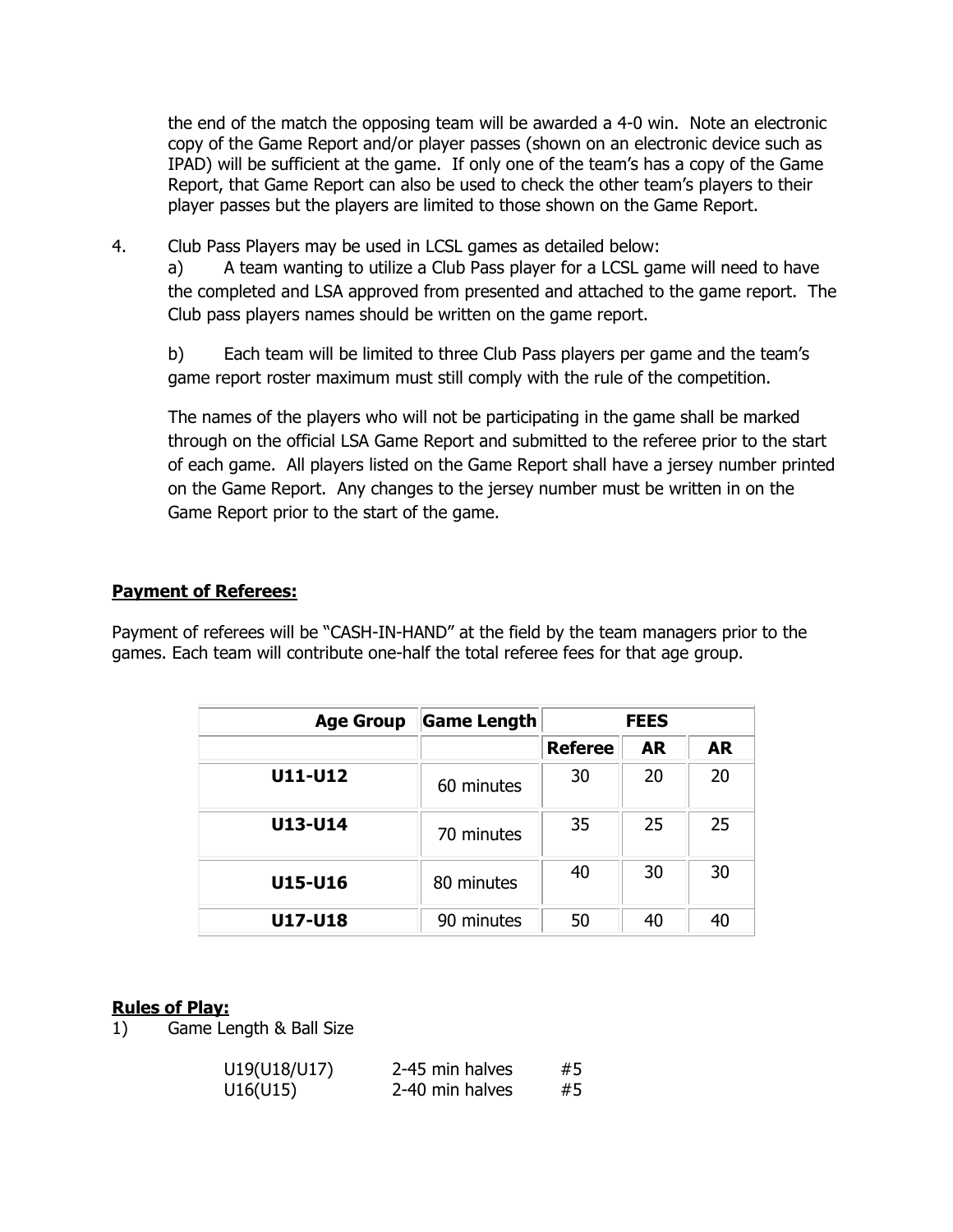| U14(U13)  | 2-35 min halves | #5 |
|-----------|-----------------|----|
| U12 (U11) | 2-30 min halves | #4 |

- 2) Grace Periods: Teams not ready to play at the scheduled start time of any match shall be granted a ten  $(10)$  minute grace period. For 11 v 11 games, a minimum of seven (7) players is needed to start a game. For  $8 \vee 8$  games, a minimum of five (5) players is needed to start a game.
- 3) Games may end in a tie (no overtimes, etc).
- 4) If a Louisiana Competitive League Game does not have 3 referees, the game can be played as long as both coaches agree. Every effort should be made to contact the assignor to see if referees can be obtained in a reasonable time.
- 5) Home Team: The team listed first in each pairing shall be designated as the home team. The home team shall:
	- a. If in the opinion of the referee there is a conflict, change into a light jersey.
	- b. Select its side of the field (halfway line), if there is a choice.
- 6) Substitutions: Substitutions shall be unlimited. Substitutions may be made with the consent of the referee, at the following times:
	- a. Prior to a throw-in in your favor.
	- b. Prior to a goal kick by either team.
	- c. After a goal by either team.
	- d. After an injury by either team when the referee stops play.
	- e. At half time.
	- f. When the referee stops play to caution a player, only the cautioned player may be substituted prior to the restart of the game.
- 7) Game Terminated due to Inclement Weather: At the referee's discretion, if a game must be terminated due to inclement weather and/or unsafe field conditions and one half of the game has been completed prior to termination, the results of the match at the time of termination will stand. The game will not be replayed.
- 8) Player Misconduct: Ejections (send-off): A player who is ejected (sent-off) from a game shall leave the playing area and team sideline under the supervision of a designated adult team representative

If a player is sent-off during a game, the team manager shall retain possession of the player pass

- 9) Team Misconduct: A team shall forfeit a game if conduct by players, coaches or spectators causes a game to be prematurely terminated or abandoned. Any caution or send-off in the forfeited game is still subject to penalties and suspensions.
- 10) Coach Misconduct: A coach who is ejected (sent-off) shall leave the immediate